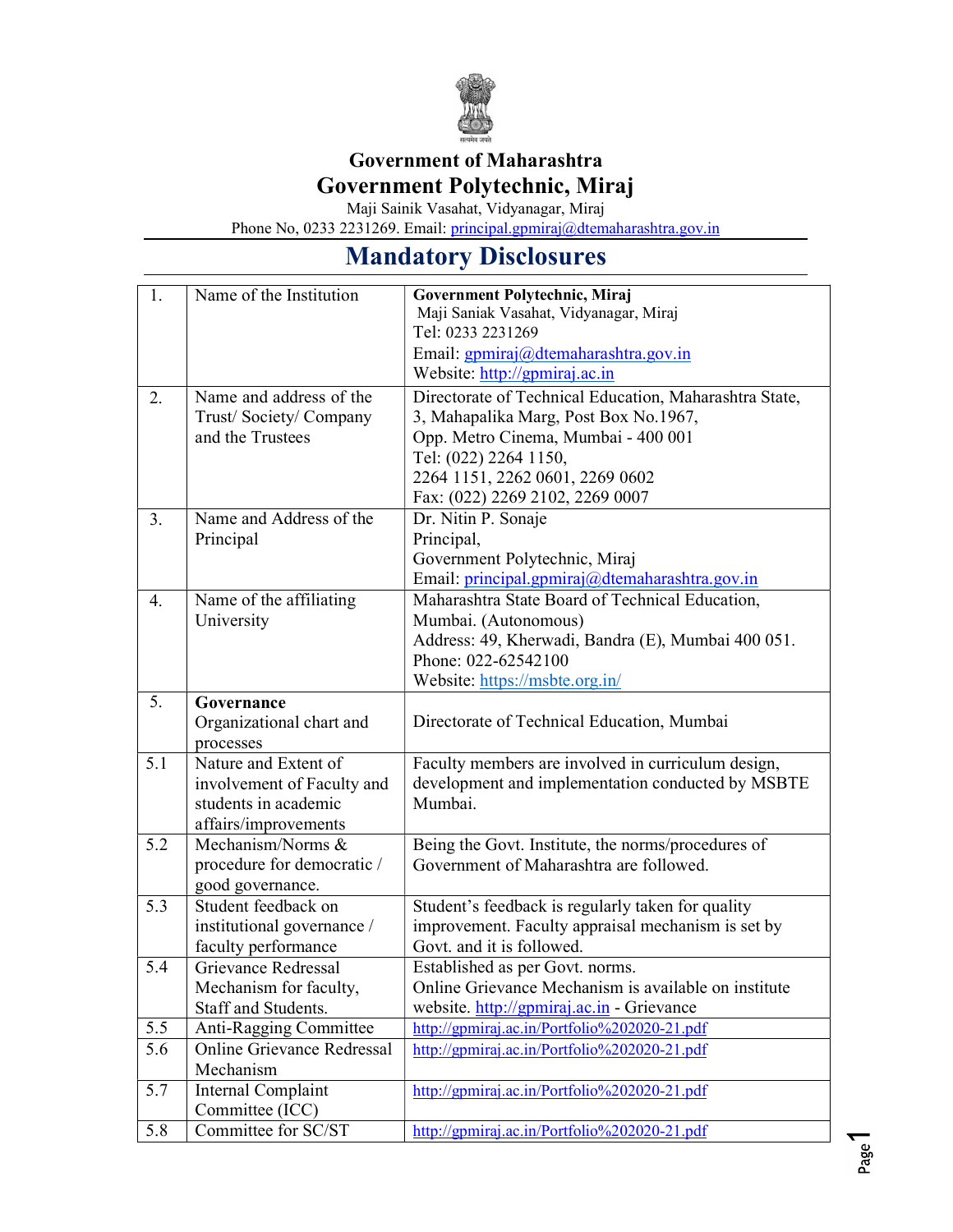| 6.  | Programmes                                 | Please refer the Institute web site                                                                                |
|-----|--------------------------------------------|--------------------------------------------------------------------------------------------------------------------|
|     | Name of Programmes<br>Accredited by NBA    | Nil                                                                                                                |
|     | Status of Accreditation of                 | Total number of Courses $-05$                                                                                      |
|     | the Courses                                | No. of Courses for which applied for Accreditation $-00$                                                           |
|     |                                            | Status of Accreditation – Not applied for accreditation.                                                           |
| 7.  | Faculty                                    |                                                                                                                    |
|     | Course/Branch wise list<br>Faculty members | Please refer the Institute web site                                                                                |
| 8.  | Profile of Faculty                         | Please refer the Institute web site                                                                                |
| 9.  | Fee                                        | All types of Fees are collected through online mode.                                                               |
|     | Fee Approved by                            | Fees Prescribed for Govt. Institute as per Maharashtra<br>State Technical Diploma Courses Educational Institutions |
|     |                                            | (Admissions) Rules, 2019. The amendment is published<br>on 22nd July, 2020.                                        |
| 10. | <b>Admission Procedure</b>                 | Maharashtra State Technical Diploma Courses                                                                        |
|     |                                            | Educational Institutions (Admissions) Rules, 2019. The                                                             |
|     |                                            | amendment is published on 22nd July, 2020.                                                                         |
|     |                                            | Click to get more details of Admission for                                                                         |
|     |                                            | http://gpmiraj.ac.in/admission2020.aspx                                                                            |
|     |                                            |                                                                                                                    |
| 11. | <b>Information of</b>                      | Click to get more details                                                                                          |
|     | <b>Infrastructure and Other</b>            | $\frac{http://gpmiraj.ac.in}{http://gpmiraj.ac.in}$ - Departments                                                  |
|     | <b>Resources Available</b>                 |                                                                                                                    |
| 12. | Library                                    | Volumes -<br>26901                                                                                                 |
|     |                                            | Titles<br>$\sim$ $\sim$<br>4835                                                                                    |
|     |                                            | 23<br>Journals -                                                                                                   |
| 13. | Laboratory                                 | Click to get more details                                                                                          |
|     |                                            | $\frac{http://gpmiraj.ac.in}{http://gpmiraj.ac.in}$ - Departments                                                  |
| 14. | List of MoU's                              | Disha Solutions, Kolhapur<br>$\mathbf{1}$                                                                          |
|     |                                            | 2<br>Domain Computer Education, Sangli                                                                             |
|     |                                            | 3<br>Sangli Software, Sangli                                                                                       |
|     |                                            | Pramod Dattatray Shinde, Builders & Govt. Contractors,<br>4<br>Sangli                                              |
|     |                                            | Shivadatta Builders & Contractors,<br>5<br>Kupwad, Miraj                                                           |
|     |                                            | Mangalmurti Construction, Karad<br>6                                                                               |
|     |                                            | B. M. Constructions, Pune<br>7                                                                                     |
|     |                                            | Shri. Sai Enterprises, Pune<br>8                                                                                   |
|     |                                            | 9<br>Ashwini Builders & Developers, Satara                                                                         |
|     |                                            | M/s Rajmane Earthmovers, Miraj<br>10                                                                               |
|     |                                            | V. B. Construction, Miraj<br>11                                                                                    |
|     |                                            | 12<br>Mustafa Gulam Mushrif, Govt. Regd. Contractor, Miraj                                                         |
|     |                                            | 13<br>S & S Engineers, Kolhapur                                                                                    |
|     |                                            | Prachi Construction, Savalaj, Tasgoan, Dist.- Sangli<br>14                                                         |
|     |                                            | 15<br>Mirza Developer, Sangli                                                                                      |
|     |                                            | Omkar Foudries, Sangli<br>16                                                                                       |
|     |                                            | New Sai Fibers, Miraj<br>17                                                                                        |
|     |                                            | 18<br>Chintamani Motors, Sangli                                                                                    |